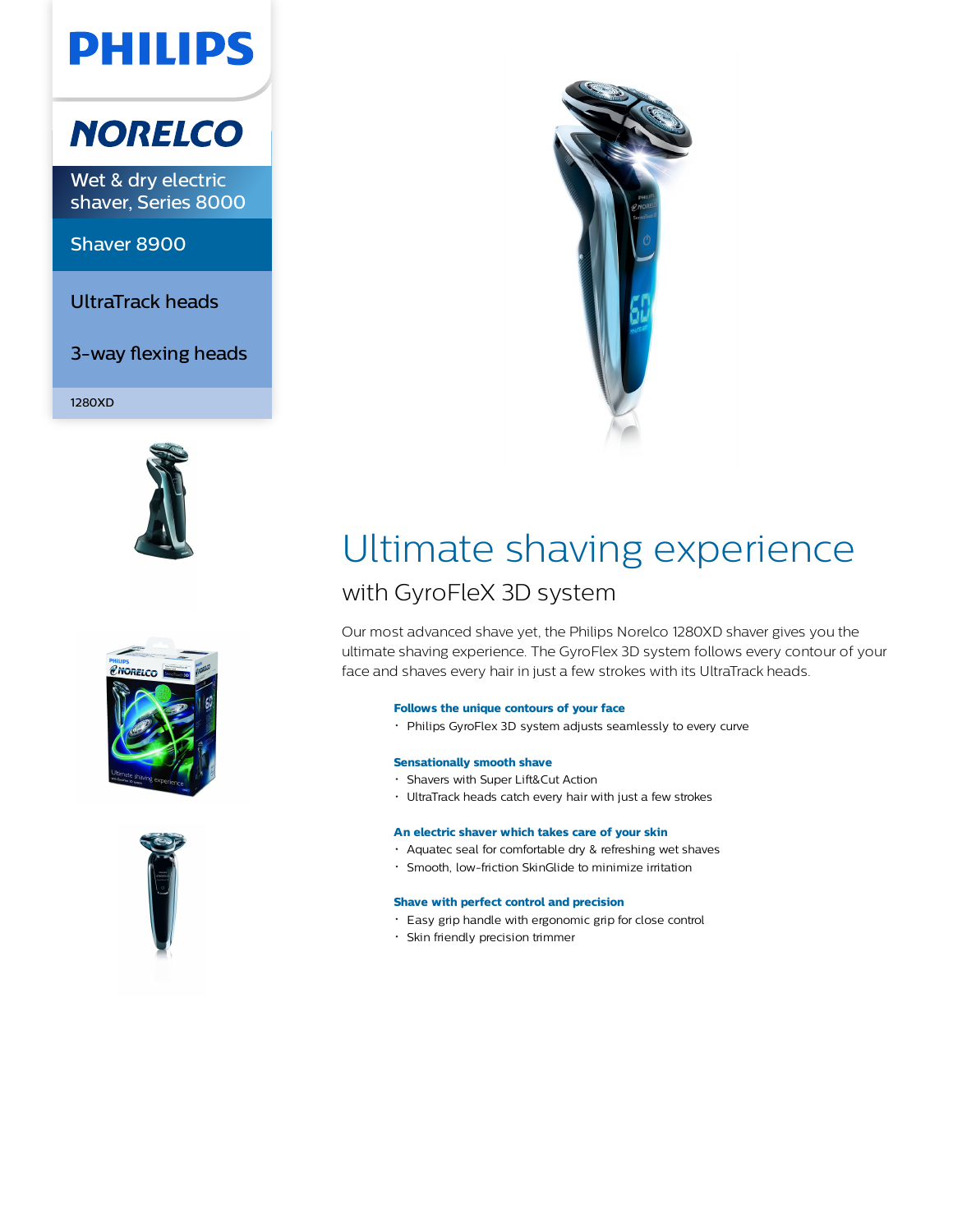## **Highlights**

#### **GyroFlex 3D Shaver**



GyroFlex 3D contour-following heads of the shaver adjust seamlessly to every curve of your face, minimizing pressure and irritation on your skin.

#### **UltraTrack Shaver Heads**



Get a close shave that minimizes skin irritation. The shaving head has 3 specialized tracks: slots for normal hair; channels for long or flat laying hair; and holes for the shortest stubble on your face.

#### **Super Lift & Cut Action**



The dual blade system built into the Philips electric shaver lifts hairs to cut comfortably below skin level for a closer shave.

#### **Aquatec**



The Aquatec wet & dry seal of the electric shaver lets you choose how you prefer to shave. You can get a comfortable dry shave or a refreshing wet shave using a shaving gel or foam for extra skin comfort.

#### **SkinGlide**



The low-friction SkinGlide shaving surface of the electric shaver slides smoothly along your skin for a close easy shave.

### **Easy grip**



The easy grip shaver handle has an ergonomic grip with anti-slip coating, ensuring close control for an extra precision shave.

#### **Precision trimmer**



The unique skin friendly precision trimmer system is built to avoid unneccessary skin contact. Easy to use for perfect moustache and sideburn trimming.